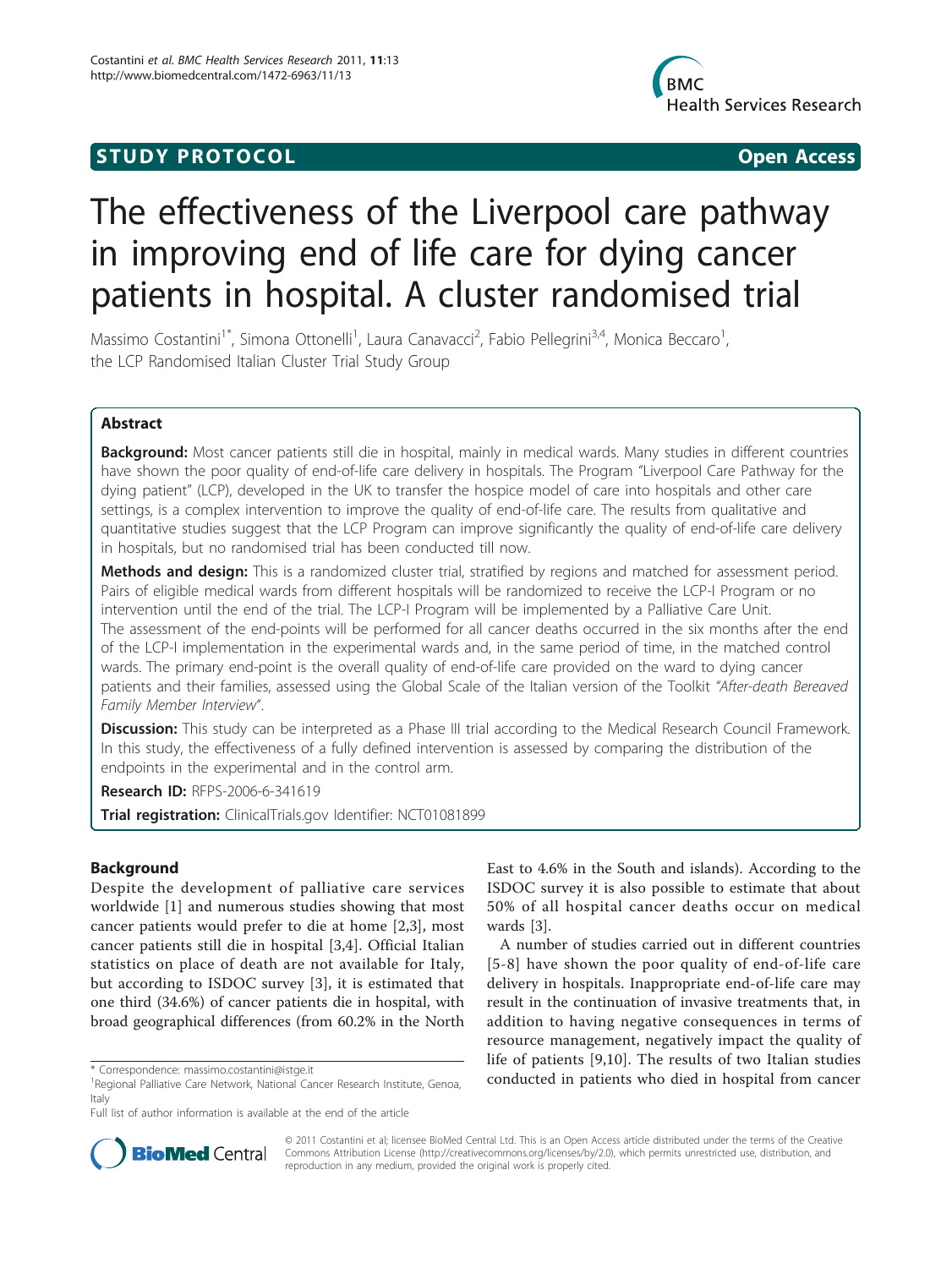(ISDOC) and other conditions (EOLO) confirm what observed for other countries [[11](#page-9-0),[12](#page-9-0)].

Since the second half of the 90 s, research groups in the UK and the USA, have developed, implemented and started to evaluate the effect of the introduction of "Care Pathway" for end-of-life care in hospitals [[13-15](#page-9-0)]. The aim of these programs was to introduce the skills necessary to address the complex needs of dying patients and their families into the hospital setting, in an attempt to transfer the "hospice expertise" into a non-specialist context.

A "Care Pathway" is a set of evidence-based, medical and care practices aimed at specific groups of patients. The Care Pathway defines the expected course of events in patient care on an established timeline. Care pathways documentation becomes an integral part of the clinical documentation and allows outcomes assessment [[16](#page-9-0)]. In the healthcare setting, Care Pathways have proved to be useful in improving efficiency and effectiveness of the process of care for various pathologies [[17\]](#page-9-0).

Among the different Care Pathways proposed at international level, the most structured and proficient seems to be the "Liverpool Care Pathway for the dying patient" (LCP) [\[13](#page-9-0)]. Developed in the UK to transfer the hospice model of care into hospitals and other care settings, it is currently in use in over 20 countries [[18](#page-9-0)]. The implementation of the LCP Program, after an intensive training phase, revolves around the introduction of the LCP medical chart and other specific documentation for patients who have been assessed by a multidisciplinary team to be at the end of their life. The LCP documentation provides recommendations on different aspects of care including comfort measures, anticipatory prescription of medication and the assessment of nonessential medical treatments. It also provides guidance for the psychological and spiritual support of patients and their families. The LCP documentation allows the monitoring of results and supports the implementation of audit procedures.

The Italian version of the LCP - Un percorso integrato per le cure di fine vita in ospedale (LCP-I) - has been developed by the Regional Palliative Care Network of the National Cancer Research Institute of Genoa (Italy) in compliance with the original format. The final version has been endorsed by the Central Team UK, Marie Curie Palliative Care Institute Liverpool (MCPCIL).

In Italy, the LCP-I Program has been successfully piloted in 2007 in the Medical Ward of "Villa Scassi Hospital" in Genoa. The implementation process has been evaluated using a combined qualitative and quantitative approach. Focus groups, performed on sample of doctors and nurses before and after the implementation of the LCP-I, showed a perception of effectiveness of

the Program, particularly in pain management and in communication with patients and their families.

The availability of an effective quality improvement program for the care of dying patients in hospitals is particularly relevant to the healthcare scenario. The LCP-I Program has provided enough evidence to justify a randomized trial to evaluate its effectiveness. Although the core objective of the LCP-I is improving the quality of end of life care for dying patients, the Program targets the healthcare professionals working on the hospital ward. The only feasible method of assessing the effectiveness of this Program is by performing a cluster trial, where hospital wards are randomized to receive (or not to receive) the implementation of the LCP-I Program.

#### Methods/Design

#### Study design

This is a randomized cluster trial, stratified by regions and matched for assessment period. Pairs of eligible medical wards from different hospitals will be randomized to receive the experimental intervention (the LCP-I Program) or no intervention until the end of the trial (Figure 1). In each experimental ward, the LCP-I Program will be implemented by a Palliative Care Unit (PCU) responsible for the implementation of the Program on the ward.

#### Primary aim

To evaluate the effectiveness of the LCP-I Program in improving the quality of end-of-life care provided to cancer patients who die on hospital medical wards as compared to standard healthcare practices.

#### Secondary aims

To evaluate the effectiveness of the LCP-I Program in terms of:

- quality of communication between the healthcare professionals, patients and families;
- quality of emotional support to family members before and after the patients' death;
- coordination of care;

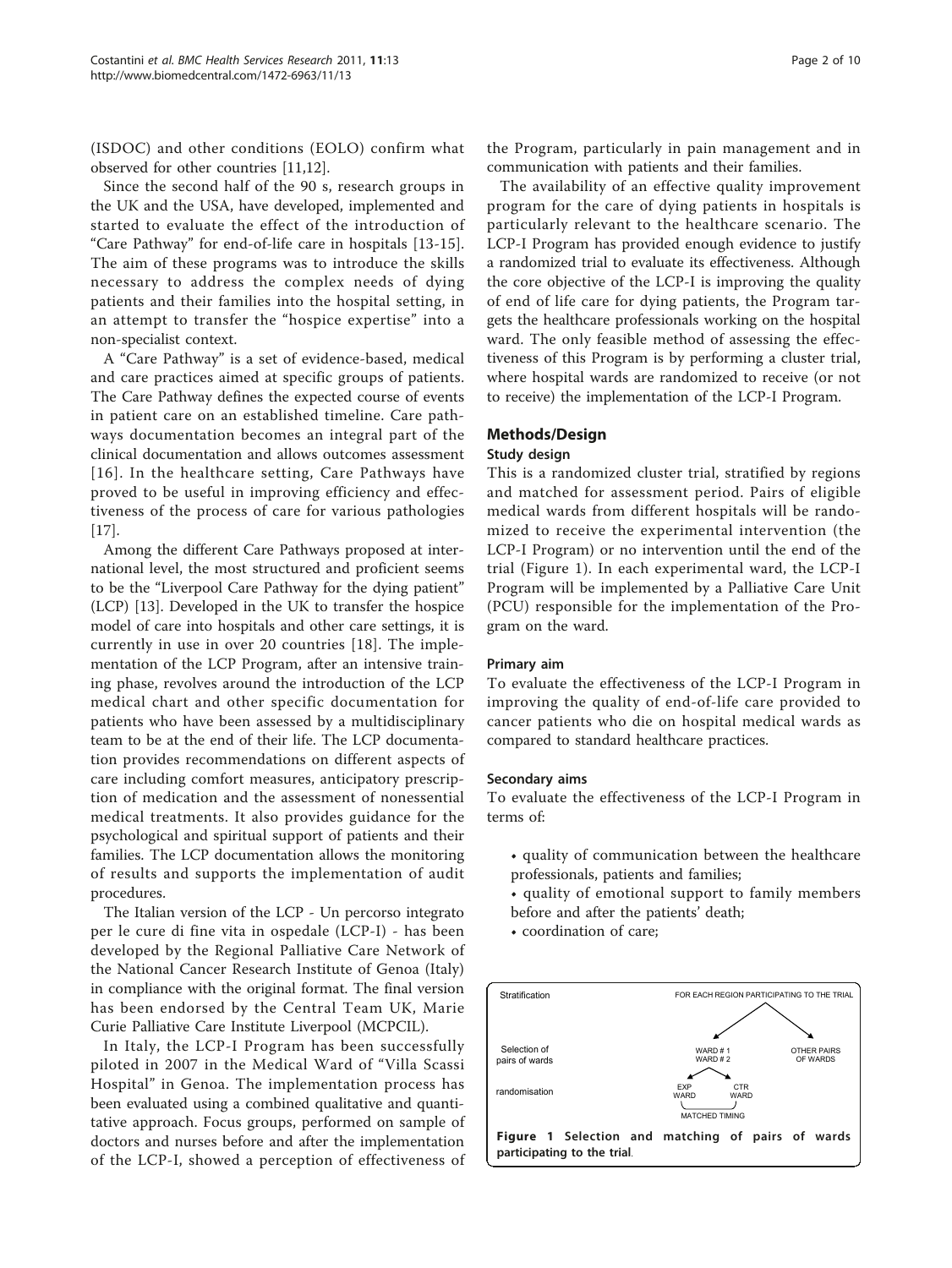• provision of care focusing on patient's individual needs;

• patient's physical well-being through a better control of physical symptoms;

• appropriateness of therapeutic and diagnostic procedures performed during the last days of the patient's life;

• quality of communication between hospital staff and General Practitioners (GPs).

#### General procedures of the cluster trial

Pairs of eligible medical wards from different hospitals will be randomized to receive the experimental intervention (the LCP-I Program) or no intervention at all for the duration of the study (Figure 2). To avoid the risk of contamination, each hospital will be allowed to select only one eligible ward.

Immediately after randomization the PCU responsible for LCP-I implementation on the experimental ward will complete, as quickly as possible, all the organizational procedures required for the implementation of the Program. At the same time the Regional Coordination Structure will start baseline assessment in the experimental and control wards.

Baseline assessment will be performed by evaluating the quality of end-of-life care in each pair of randomized wards for all eligible cancer deaths in the 3 months before the randomization date (months -1 to -3 in Figure 2).

The LCP-I Program will be implemented in the experimental ward by the PCU (t1 to t6, Figure 2). The LCP-I Program has a duration of 6 months from the beginning of the intensive training (months 1-6 in the figure). No intervention will be implemented in the control ward until the end of the evaluation.

Effectiveness assessment (t7 to t12, Figure 2) will be performed by evaluating the quality of end-of-life care in each pair of randomized wards for all eligible cancer



deaths occurring in the six months after the conclusion of the LCP-I Program in the experimental ward (months 7 to 12 in Figure 2).

#### End-points

Primary and secondary end-points will be evaluated using the same procedure for all eligible cancer deaths, in the baseline and in the effectiveness assessment.

The primary end-point of this trial is the overall quality of end-of-life care provided on the ward to dying cancer patients and their families. The quality of end-oflife care will be assessed using the Global Scale of the Italian version of the Toolkit "After-death Bereaved Family Member Interview" [[19](#page-9-0),[20\]](#page-9-0). The Toolkit is a semi-structured interview with the nonprofessional caregiver closest to the dying patient during the last days of life in hospital. The interview is focused on the patient's last week of life (or less for patients with shorter hospital stays) and on care provided to the caregivers before and after the patients' death.

The secondary aims will be assessed through an analysis of:

1. other six scales from the Toolkit "After-death Bereaved Family Member Interview".

- a. Informing and promoting shared decisionmaking
- b. Encouraging advance care planning
- c. Focus on individual
- d. Attending to the emotional and spiritual needs of the family
- e. Providing coordination of care
- f. Supporting the self-efficacy of the family

2. Symptom scales from the Italian version of VOICES [[21](#page-9-0)]

- a. Pain
- b. Breathlessness
- c. Nausea and vomiting

3. Diagnostic and therapeutic procedures effectively performed during the last 3 days of life

4. The outcome of an interview with the GPs of patients who died on the wards and who are eligible for the assessment

Furthermore, the evaluation of two leaflets included in the LCP-I Program and delivered to family members after the patient's death is foreseen:

> a. "Some useful information", a leaflet delivered to the family members immediately after patient's death.

> b. "Facing the loss" a leaflet delivered to bereaved family members during a meeting after the patient's death.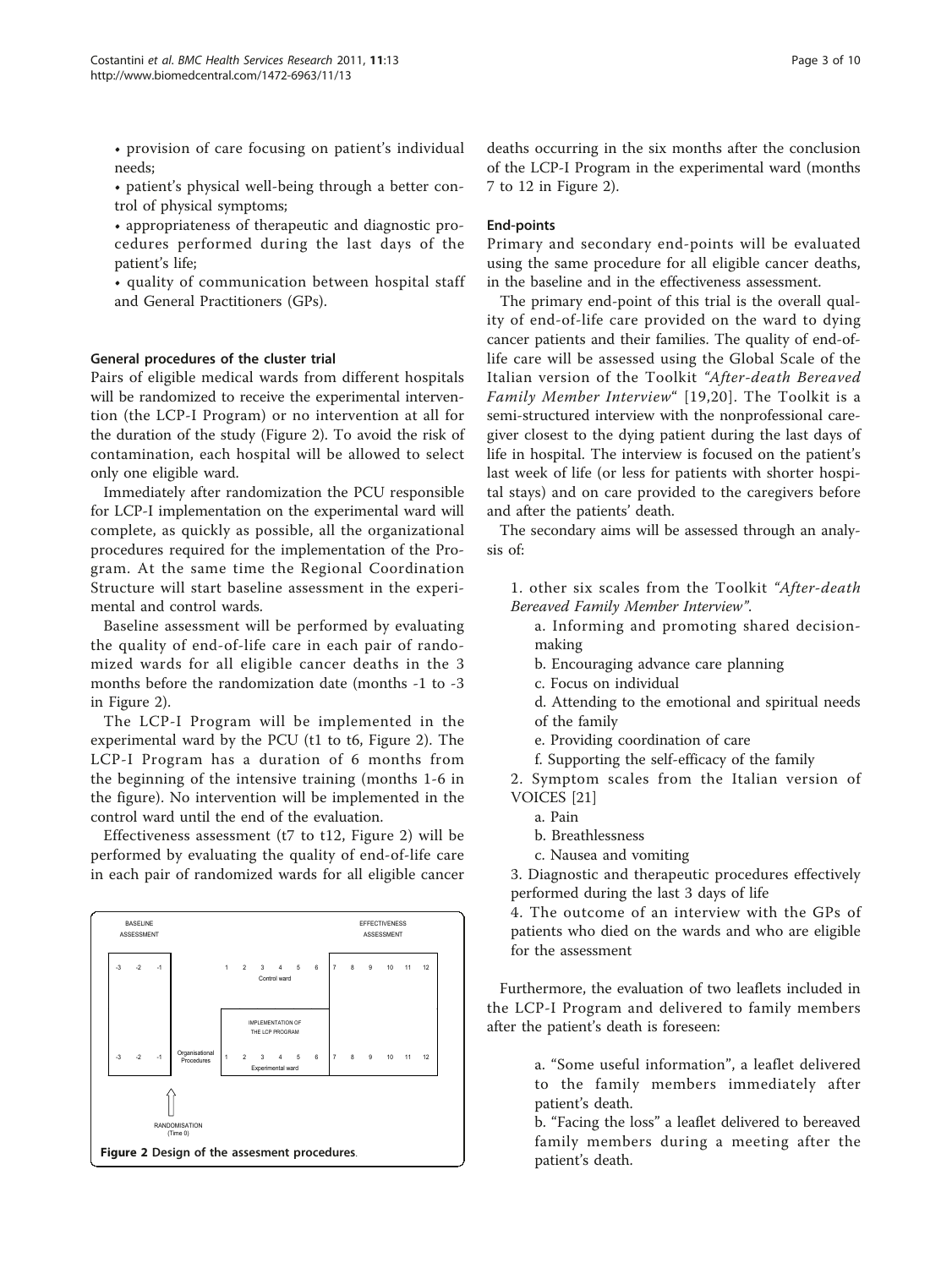The evaluation of the two leaflets is limited to the families of patients hospitalized in the experimental wards.

## Eligibility criteria

## Ward level

The inclusion criteria for each medical ward are:

- classified in the regional records as "Medical", "General Medical" or "Internal Medical";
- at least 25 cancer deaths on the ward per year. The data can be estimated from a review of deaths occurring on the ward over a minimum 6 month period during the two years preceding the start of the trial
- consent from the Hospital Management to participate to the trial
- consent from the Head of the Medical Ward to participate to the trial

• consent from an expert and skills-trained PCU to implement the LCP-I Program

### Exclusion criteria:

• if in the same hospital another Medical Ward has already been randomly selected to participate in the research program (regardless of which arm was randomized).

## Individual level

For the two assessment periods (baseline and effectiveness assessment) all cancer patients deceased in the ward during the evaluation period will be considered eligible. ICD- IX criteria will be used to identify cases from the original death certificate. If the patient was a relative of a doctor or a nurse working in the hospital where the ward is located the patient will be considered ineligible.

### Procedures of assessment (Figure 3)

Primary and secondary end-points will be evaluated for all eligible cancer deaths as follows:

1. Identification of eligible cancer deaths from the ward: the cancer deaths in the ward will be identified through the hospital's deaths documentation (which lists all deaths regardless of cause). Cancer deaths will be identified by the International Classification of Diseases-Ninth Revision (ICD-IX) criteria, applied to the causes of death as reported in the death certificate of the Italian National Institute of Statistics (ISTAT).

2. Access to medical and nursing documentation for the assessment of care procedure

3. Assessment of care procedures

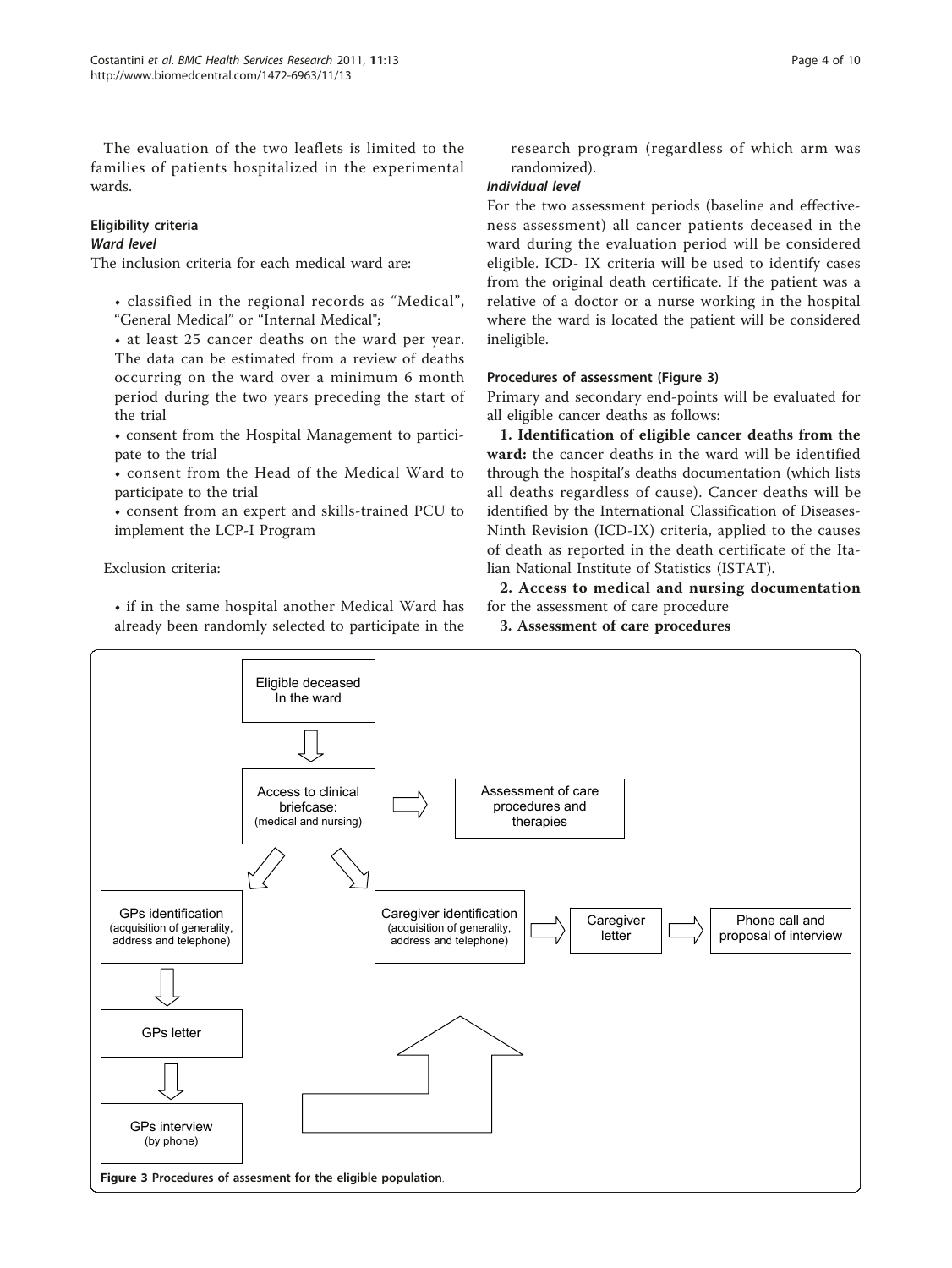4. GP identification: name, address and telephone number of the GPs will be obtained by medical documentation. However, all information are available in the Regional Health records.

5. Caregiver identification: information regarding the patients' principal caregiver (name, relationship, address and telephone number), as reported in the medical documentation, must be acquired. The principal caregiver is the person who was closest to the patient during his/her last week of life in hospital. It can be a family member (most frequent) or a friend. If the patient had no caregiver, the interview cannot be performed and the circumstances should be described in detail.

6. Letter to GPs: an official letter, signed by the Regional Coordinator, describing the survey and announcing the telephone interview is sent to the deceased' GPs.

7. GPs telephone Interview: this must take place within 4 months of the patients death and focuses on two aspects:

- communication between ward staff and GPs
- confirmation or integration of information regarding the patient's caregiver (name, relationship, address and telephone number).

8. Final Caregiver identification: obtained from two main sources: medical documentation and/or patients' GPs.

9. Caregiver Letter: an official letter, signed by the Regional Coordinator, introducing the study and announcing the telephone interview is sent to the caregiver.

10. Phone contact with caregiver: it occurs 4-5 days after the letter is sent out. The interviewer refers to the contents of the letter and invites the caregiver to participate in an interview at a location of their choice.

11. Caregiver Interview: the Caregiver Interview must take place between 2 and 4 months after the patients' death. it should be a face to face interview in a location chosen by the caregiver. Only in exceptional cases where the caregiver is unable to attend the face to face interview (i.e. the caregiver lives in inaccessible location) then the interview may be conducted by phone. When the caregiver is obviously distressed and unable to complete the interview, priority should be given to the section of the Toolkit relative to the overall evaluation (the 6 summary questions).

### Randomisation

Randomization is centralized at the Trial Center of the National Cancer Research Institute (IST) of Genoa. The Regional Coordinators contact the IST Center for the randomization of coupled wards. Randomization lists for each region participating in the trial will be compiled by the Trial Center. The randomization will be carried out for pairs of wards. The sequence of each list will be defined by blocked 1:1 allocation. The randomization of the wards will be conducted by the Regional Coordinators by telephone or fax.

For each request, the trial center:

- verifies the eligibility of the coupled wards
- assigns a numerical code to the two wards
- records the allocation of the wards

### The LCP-I Program

The LCP-I Program is a continuous quality Improvement Program of end-of-life care implemented by a Palliative Care Unit (PCU) in a hospital Medical Ward. The Program is articulated in 10 steps.

Step 1-3: Development of the implementation project on the ward

- Step 1: Establishing the project preparing the environment
	- Identify and describe the characteristics of the ward
	- Identify and describe the characteristics of the PCU
	- Obtain consent from the subjects involved
	- Present the general outlines of the LCP-I Program to the ward staff
	- Outline the LCP-I Program on the ward
	- Begin the approval procedure for the training program
	- Register the Project at the National Center for LCP-I
- Step 2: Developing the Documentation
	- Acquire educational materials for training
	- Prepare the necessary documentation for the ward

• Step 3: Base review - Retrospective evaluation of variances related to end of life care on the ward

◦ Review the medical documentation of the patients who died on the ward

◦ Investigate the variances with the ward staff

#### Step 4-8: Implementation of the Program on the ward

The implementation of the LCP-I Program, following an intensive training phase, revolves around the introduction of the LCP-I medical chart and other specific documentation for patients who have been assessed by a multiprofessional team to be approaching the end of their life. The LCP-I documentation provides recommendations on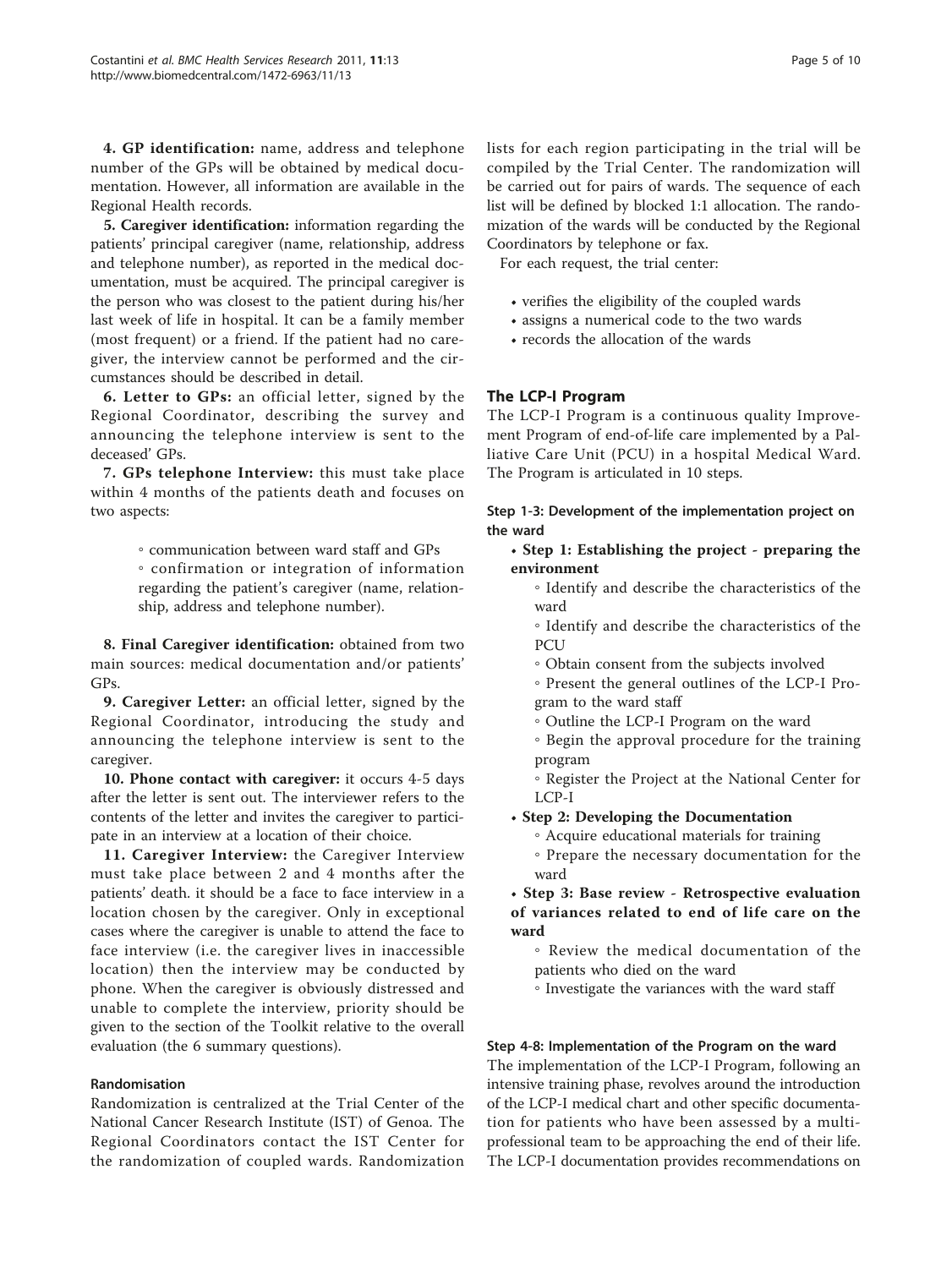different aspects of care including comfort measures, anticipatory prescription of medication and the assessment of not appropriate medical and nursing interventions. It also provides guidance for the psychological and spiritual support of patients and their families. The LCP-I documentation allows the monitoring of results and supports the implementation of audit procedures.

#### • Step 4: Induction of the Program. Intensive Education Program (duration less than a month)

◦ 3 modules of 4 hours (12 hours total) repeated twice to allow the participation of all clinical ward staff (doctors and nurses).

• Step 5: Clinical implementation of the LCP-I documentation. Intensive support to the ward staff (6 weeks)

◦ the ward staff, closely supported (coaching, telephone and direct guidance, discussion of clinical cases) by the PCU team overseeing the implementation process, starts using the LCP-I documentation for dying patients.

• Step 6: Semi-intensive support to the ward staff (6 weeks)

◦ the ward staff, accompanied by the PCU team overseeing the implementation process, learns to use the LCP-I documentation as standard procedure for dying patients. Clinical audits are planned for difficult cases.

## • Step 7: Evaluation and further Training (end of the 4° month)

◦ the PCU team evaluates the outcome of the preliminary steps with the aim of developing an appropriate training strategy for the ward staff during the subsequent stages of the implementation process.

## • Step 8: Consolidation phase (2 months)

◦ the LCP-I documentation is established in the ward as an indicator of the quality of end of life care for all dying patients. The PCU team supports the ward staff using the most suitable tools for consolidation of the changes introduced by the LCP-I Program.

## Step 9-10: sustainability of high standards of quality of end of life care on the ward

If the ward staff evaluates positively the use of the LCP-I documentation for dying patients, the PCU responsible for the implementation process, actively supports the development of a sustainable policy for the ward and hospital management. The strategy revolves around the institutionalization of the LCP-I documentation. A feasible approach is the development of a care strategy that

guarantees and documents the maintenance of high standards in the quality of end of life care provided.

#### • Step 9: Initiation of a strategy for sustainability

◦ the LCP-I is established as routine procedure on the ward and in the hospital

◦ develop an end-of-life care strategy for the ward.

• Step 10: Regional and national strategy

◦ use the outcome of the trial study to stimulate discussions at a regional and national level regarding issues linked to the quality of end-oflife care

## Statistical methods

## Primary end-point

The primary end-point of this trial is the overall quality of the end-of-life care provided by the ward staff to dying cancer patients and their families. The quality of end-oflife care will be assessed using the Global Scale of the "Toolkit After-death Bereaved Family Member Interview".

The Global Scale of the Toolkit is a combination of 6 items that are evaluated at the end of the interview on a 0-10 scale (see page 15 of the Toolkit). The scores of the 6 items are added up and linearized on a 0-100 scale where 0 equals poor quality and 100 equals high quality of care. Where answers are missing for one or more of the 6 items, the score is estimated for the item for which valid answers are available. To calculate the score on the Global Scale a minimum of 4 valid answers out of 6 are necessary.

The quality of the end-of-life care provided to dying patients, assessed with the Global Scale of the Toolkit, is expressed on a 0-100 scale where 0 equals poor quality and 100 equals excellent quality of care.

### Sample size

An absolute increase of average scores on the Global Scale of the Toolkit of 10-15 points (in experimental wards compared to control wards) can be considered the minimum difference of clinical interest which justifies the implementation of the LCP -I Program. This increase, based on the results of the pilot study corresponds to an Effect Size (ES) of about 0.4. In order to estimate sample size in a cluster trial, along with Type I and II errors, two elements are essential: the intra-cluster correlation coefficient and the average size of the cluster (number of cluster deaths) [[22\]](#page-9-0). So, for this trial:

◦ the intraclass correlation coefficient can be estimated between 0.01 and 0.05 [\[23](#page-9-0)]

◦ according to the review of cancer deaths on the Medical Wards potentially involved, we can expect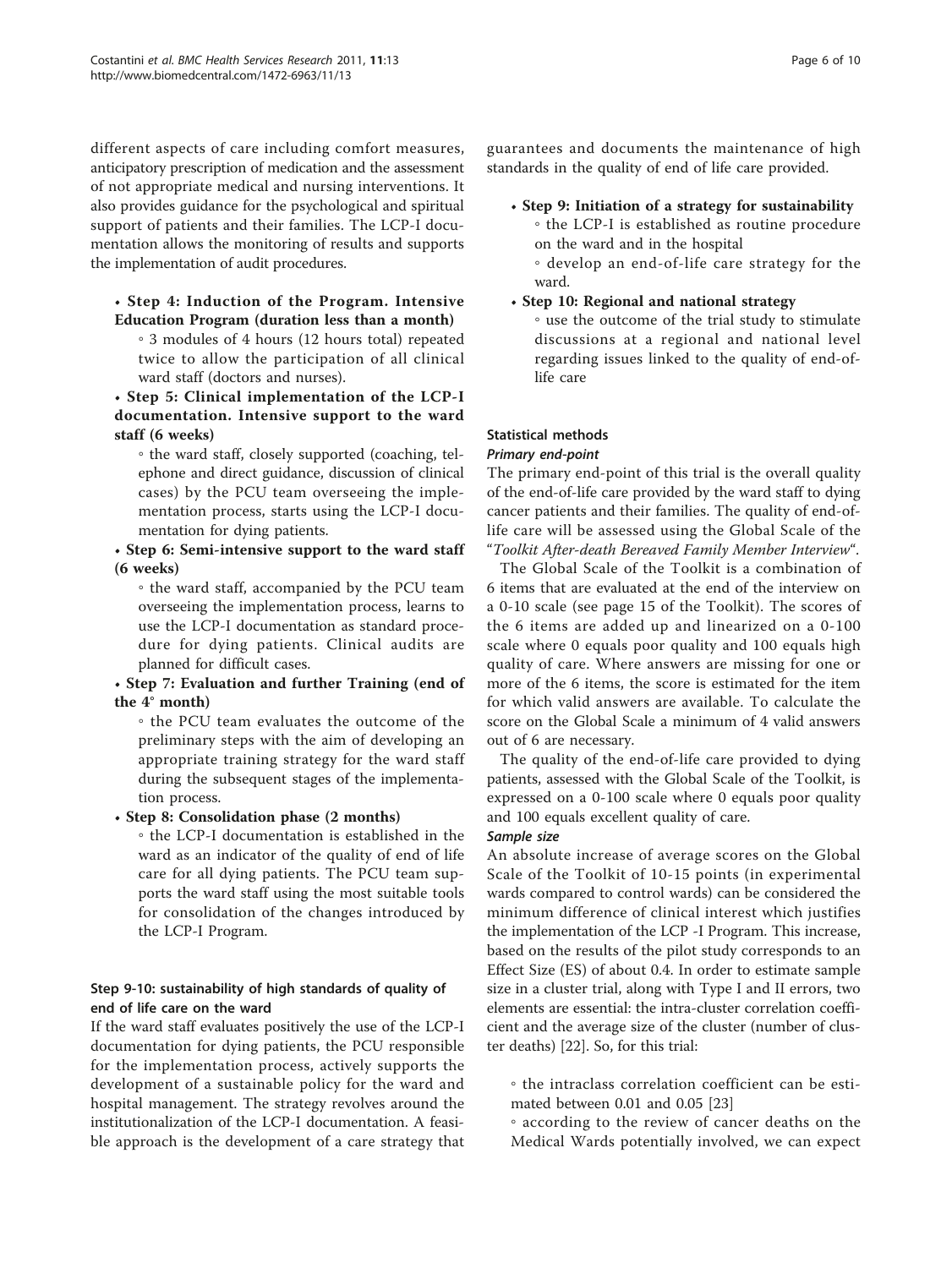an average number of cancer deaths in the 6 months of the assessment ranging between 15 and 20.

◦ it is foreseen that the regions participating will be able to randomize 10 pairs of Medical Wards (20 clusters overall).

Data in the Table 1 intersect three ICC scenarios (from 0.01 to 0.1) with 4 scenarios of average cluster size (from 10 to 25). In the corresponding sections the total cluster required to achieve a cluster trial with a coefficient of 80% are reported to a two-tailed alpha error of 0.5 and an a hypothetical ES of 0.4. Table 1 reports different sample size scenarios necessary to detect an ES of 0.4 with alpha  $= 0.05$  and a power of 80% conditional to the hypothesized levels of ICC (from 0.01 to 0.10) and average size of the clusters (from 10 to 25). According to the information reported in the previous paragraphs, it seems realistic to assume that the study is feasible with a total number of clusters no greater than 20 [\[22](#page-9-0)].

#### Statistical analysis

The centers and patients characteristics will be reported as mean and standard deviation (SD) or frequency and percentage, respectively, for continuous and categorical variables. The distribution of variables of clusters allocated as experimental or control wards will be compared with the t-Student test or one way ANOVA (for ordinal or continuous variables) and with the Pearson Chi-square (for binary or nominal variables).

The assessment of the primary end-point will take into account the clustered design of the trial through the use of hierarchical linear models [\[24](#page-9-0),[25\]](#page-9-0). These models will be adjusted for the average level of quality of care provided to the baseline assessment. The results will be expressed in terms of beta coefficients of regression or in estimated marginal means, 95% Confidence Intervals (IC 95% CI) and level of significance. P-value < 0.05 will be considered statistically significant. The same approach will be used for the assessment of the continuous secondary end-points where there are continual variables. For the assessment of categorical secondary end-points with categorical variables, the hierarchical logistical model will be used.

All the analysis will be conducted using the SAS Statistical Package Release 9.1 (SAS Institute, Cary, NC, USA).

Table 1 Total number of clusters required according to different cluster sizes and ICC (ES = 0.4, alpha =  $0.05$ , power = 0.80)

|                                           | Average size of the clusters |    |    |                 |
|-------------------------------------------|------------------------------|----|----|-----------------|
| <b>Intraclass Correlation Coefficient</b> | 10                           | 15 | 20 | 25              |
| 0 <sub>01</sub>                           | 22                           | 16 | 12 | 10              |
| 005                                       | 30                           | 74 | 20 | $\overline{18}$ |
| 010                                       | 38                           | 32 | 30 | 28              |

#### Ethical issues

Clinical guidelines for the care of dying patients are available but research promoting the acquisition of valid knowledge in this area is still lacking. This can be attributed, in part, to the ethical issues which inevitably arise when carrying out research in this field. The vulnerability of the individuals involved, often aggravated by physical and psychological conditions related to elevated levels of stress, poses serious ethical dilemmas. In addition, dying patients are often unaware of the diagnosis or the gravity of their illness or may be incapacitated. These circumstances, plus difficulties encountered in obtaining valid patient informed consent, constitute barriers which discourage research in the end-of-life care context.

Only a fraction of the above mentioned barriers affects this study. The LCP-I Program is not aimed at increasing knowledge about end-of-life care but at improving the quality of end-of-life care delivered in hospitals. The LCP-I Program introduces in a medical ward effective procedures currently practiced in hospices worldwide onto the hospital ward. Hence, this trial is not aimed at consolidating scientific knowledge regarding the clinical and non-clinical recommendations contained in the Program but rather at assessing the effectiveness of the entire Program as a tool for improving care delivery. In other words, the aim of this study is to assess if the Program succeeds in its intent of improving the quality of end-of-life care delivery on the hospital ward by shifting the attitudes and actions of clinical staff towards better care practices. The study population is the clinical ward staff and not the patients: the involvement of patients and their families is only necessary to verify the efficacy of the change toward a better quality of care delivery.

It is now widely recognized that healthcare institutions, and the medical workforce, have a moral obligation to promote and support interventions for improving medical practices. Although quality improvement activities share some of the characteristics of clinical research and the boundary between these two areas often overlap (in both cases the effectiveness of an intervention is measured) there are, nonetheless, fundamental differences between the two areas that justify the adoption of different procedures for guaranteeing ethical conduct. With consideration to these differences (the minimal risk for the patients involved in quality improvement programs, the demonstrable and immediate benefit to those directly concerned, the introduction of existing evidence-based practices, the flexible and not rigidly formalized protocols, the necessity and obligation for health care institutions to improve the of the quality of care practices, the indirect use of personal data, the absence of sponsors, the clear public interest, etc.), the related international literature highlights the inadequacy of applying the strict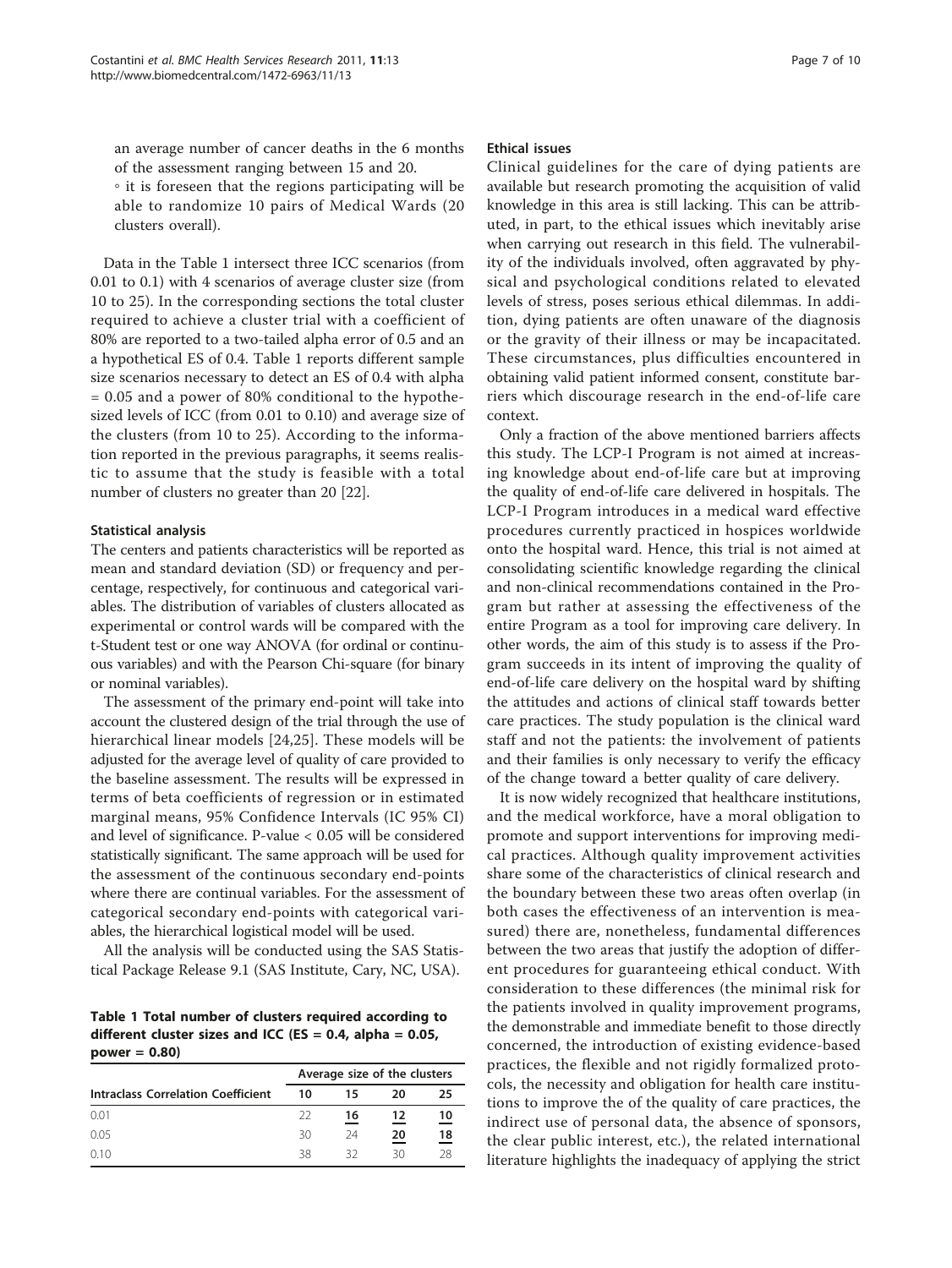protection procedures of clinical research, particularly informed consent, to quality-improvement programs, and favors the adoption of different informative/consent procedures and, where possible, a responsible and informed participation of patients [\[26](#page-9-0)].

For the above mentioned reasons, it is evident that it is not feasible to request informed consent from the patients as, in this study, the target population is the clinical staff. However, in order to guarantee confidentiality to patients whose data could be used as indicators to verify the validity of the Program, certain procedures are recommended:

• the ethics committee is required not only to express an opinion on the study, but also to carry out monitoring activities. More precisely, every 3 months the Scientific Coordinator will send to the Ethical Committee of the National Cancer Research Institute of Genoa and to the Ethical Committees of each trust involved in the trial a detailed progress report highlighting all variances, in particular with regards to the relations with the family. For any further clarification, each Ethical Committee can request the Scientific Coordinator's participation.

As far as ethical issues regarding the proper handling of data is concerned it is necessary to distinguish two different phases of the trial:

> 1. collection and elaboration of data in the patients' medical documentation 2. contact and interview with the caregivers

Regarding collection and elaboration of data from patients' medical documentation:

• the processing of data included in medical documentation is considered of significant public interest, to that purpose, in agreement with Articles 20 and 21 of the Italian Confidentiality Laws, it is accessible to the National Health Service and other Public Health organizations for the planning, management, monitoring and evaluation of healthcare;

• in theory the evaluation could be subject to informed consent of the terminal cancer patients (patients who might die of cancer). In fact, the patients involved in the Program evaluation, who are nearly always incapable of giving valid consent, are identified after death (as cancer deaths), regardless of whether they were hospitalized in a ward where it LCP-I Program was implemented;

• in all cases, where the patients are competent and aware of their health status (parameters previously assessed independently in the LCP-I Program) and where there is considered no risk to the patient, the clinical ward staff will be trained to deliver information to the patient and to ask them the consent to the use of personal data. This procedure will be recorded in the medical records;

• during the study and in subsequent publications, any personal data will be disaggregated and made anonymous.

Regarding contact with the caregivers, the initial contact will be made through a personal letter which includes detailed information and requests their permission to be contacted by telephone. The caregiver will be contacted by phone after at least 3 days and will be invited to participate in the interview. The interview will be conducted by specifically trained staff.

This procedure has been used successfully in the ISDOC survey [[21\]](#page-9-0), with very satisfactory results:

- sampling of 2,000 cancer deaths in 30 Italian Local Healthcare Authorities' areas.
- caregiver identification in 95% of cases ( $N = 1900$ )
- realization of 1271 valid interviews (64% of the sample).
- reasons for non-completion of the interviews: no caregiver identified (5%), refusal (20%), caregiver not contactable (8%), other (3%).

As described in a published article [[21\]](#page-9-0), the interviewers did not encounter particular resistance in the realization of the interviews. Many caregivers found the letter respectful of their circumstances and the information provided about the procedures and the objectives of the study relatively comprehensive. In only one case (out of 1900), a cancer patient's daughter complained that a letter, specifying the cause of her father's death, had been sent to her mother who had not been aware of the nature of her husband illness. Following this observation, the cause of death is not specified in the letter used in this study.

In conclusion, the cluster design of the study and the randomization of wards to receive or not LCP-I Program is necessary for a scientifically based assessment of the effectiveness of the Program. However, to ensure that all the wards involved can benefit from the improvement brought by the Program, unless it proves to be not effective, at the conclusion of the trial the implementation of the LCP-I Program will be proposed also to the control wards.

### Approvals

The study was approved by the Ethics Committee of the National Cancer Research Institute of Genoa (Italy) on September 14<sup>th</sup>, 2009 (Reference number: CCP09.001).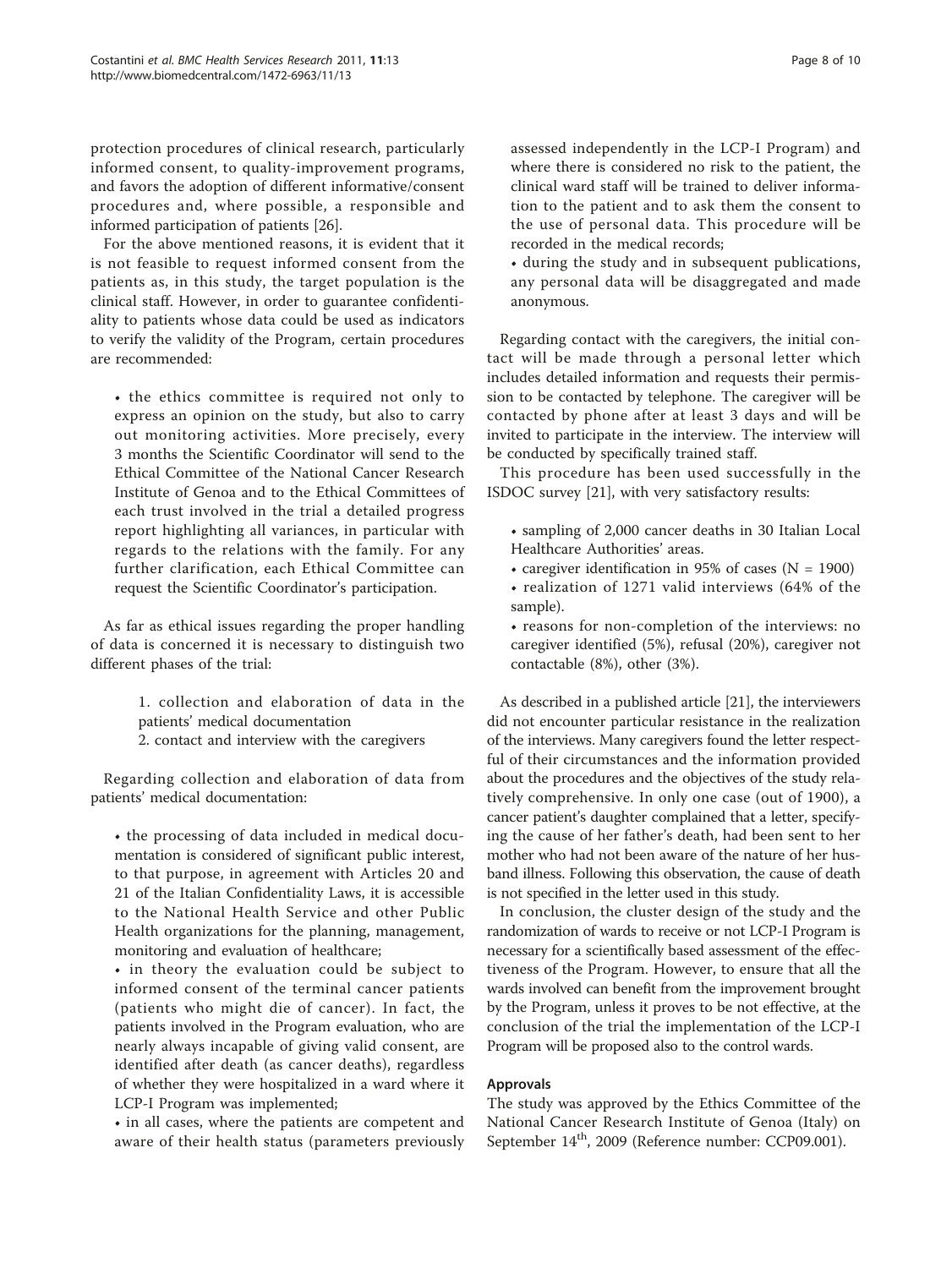#### <span id="page-8-0"></span>Discussion

Although it is now widely shared that clinical practice should be, wherever possible, evidence-based, programs to improve the quality of care are often implemented without an evaluation of their effectiveness [[27](#page-9-0)].

Assessing these interventions is a challenge for their complexity, due to the presence of different types of components, activities, interventions and outcomes to be achieved [[27](#page-9-0)], and for specificity of the context of development and application.

The "Medical Research Council's Framework for the Development and Evaluation of Complex Interventions to Improve Health (MRC Framework) [[28\]](#page-9-0) is a promising and innovative approach aimed at providing a robust methodological basis to the evaluation of complex interventions. The MRC Framework has been used to develop and evaluate different treatments, services or public health interventions, including programs to improve the quality of care [[29](#page-9-0)-[31\]](#page-9-0).

As for as the evaluation of drugs, the MRC Framework is divided into five stages, from "pre-clinical" Phase to Phase IV. Each phase suggests the uses of appropriate quantitative and/or qualitative methodologies for the specific objectives of the phases, and requires a specific study design taking into account the theoretical basis, any evidence on the issue and the context's specificity [[29\]](#page-9-0). More recently, it has been underlined that the MRC Framework is flexible and adaptable approach, and the five phases has not to be clearly separated [[32](#page-9-0)]. For example, "pre-clinical phase" and phases I and II may be part of a unique approach that includes the study and understanding of the problem and context, the construction of models of intervention and the feasibility of assessment [\[32](#page-9-0)].

The LCP Program can be defined as a complex intervention to improve the quality of end-of-life care independently of diagnosis and place of death. The results from qualitative studies [[33](#page-9-0)-[35\]](#page-9-0) and from experimental assessments in non-randomized trials [[36](#page-9-0),[37\]](#page-9-0) seem to suggest that the LCP Program can improve significantly, and over long-term, the quality of end-of-life care delivery in hospitals and other care settings. According to the MRC Framework, published research on the LCP completed the first three phases, from preclinical phases to phase II.

This study can be interpreted as a Phase III trial according to the MRC framework. In this study, the effectiveness of a fully defined intervention is assessed by comparing the distribution of the endpoints in the experimental arm and in the control arm. Although not all dying patients will be supported by the LCP Program, the assessment is planned on the whole sample of patients deceased in the experimental ward and in the correspondent control ward.

Cluster trial are often used for assessing interventions directed at a hospital team [\[22](#page-9-0)]. The validity of this protocol is supported by the results of a recent Cochrane Review [\[38\]](#page-9-0) on the effectiveness of end-of-life pathways. The review did not find any randomised controlled trials, quasi-randomised trial or high quality controlled before and after studies, to include in the analysis. The authors concluded that there is a lack of evidence supporting such practice [[38](#page-9-0)], and recommend the use of cluster randomised trials as the most effective study design in evaluating this approach [\[38](#page-9-0)].

#### Acknowledgements

We would like to acknowledge the following members of the LCP Randomised Italian Cluster Trial Study Group for their contributions to project design: Silvia Di Leo (Regional Palliative Care Network, National Cancer Research Institute, Genoa, Italy); Gabriella Morasso (Psychology Service, National Cancer Research Institute, Genoa, Italy); Guido Miccinesi (ISPO, Florence, Italy); Cinzia Brunelli, Cinzia Martini (Palliative Care Unit, National Cancer Institute, Milan, Italy); Carlo Peruselli, Sergio Grubich (Palliative Care Unit, Biella, Italy); Claudia Borreani (Psychology Service, National Cancer Institute, Milan, Italy); Danila Valenti, Catia Franceschini (Maria Teresa Chiantore Seragnoli Hospice Foundation, Bologna, Italy); Irene J Higginson (Department of Palliative Care, Policy & Rehabilitation, Cicely Saunders Institute, London, United Kingdom); John Ellershaw (Marie Curie Palliative Care Institute Liverpool, University of Liverpool, United Kingdom); Stein Kaasa (Palliative Medicine Unit, Trondheim, Norway). This work was supported by the grant from the Italian Minister of Health (Progetto di Ricerca Finalizzata - RFPS-2006-6-341619) and from the Maruzza Lefebvre D'Ovidio Foundation-Onlus, Rome.

#### Author details

<sup>1</sup> Regional Palliative Care Network, National Cancer Research Institute, Genoa, Italy. <sup>2</sup>Regional Bioethics Commission, Tuscany Region, Florence, Italy. <sup>3</sup>Maric Negri Sud Institute, Mario Negri Sud Consortium, Chieti, Italy. <sup>4</sup>Unit of Biostatistics, Casa Sollievo della Sofferenza Scientific Institute, Foggia, Italy.

#### Authors' contributions

MC is the principal investigator and the guarantor of this work. We include as co-authors all the members of the Steering group, distinguishing those who wrote significant parts of the paper (in the head of the manuscript) by the others (at the end of the paper as member of the study group). More specifically, MC, SO and MB designed the study protocol and the first draft of this paper; LC and MC wrote the Ethical considerations. MC and FP wrote the statistical aspects of the article. This paper was revised, discussed and emended by all the authors that approved the final version of the manuscript.

#### Competing interests

The authors declare that they have no competing interests.

Received: 15 October 2010 Accepted: 24 January 2011 Published: 24 January 2011

#### References

- 1. EAPC: Atlas of Palliative Care in Europe European Association for Palliative Care: IAHPC Press; Milano; 2007.
- 2. Higginson IJ, Sen-Gupta GJA: [Place of care in advanced cancer: a](http://www.ncbi.nlm.nih.gov/pubmed/15859670?dopt=Abstract) [qualitative systematic literature review of patients preferences.](http://www.ncbi.nlm.nih.gov/pubmed/15859670?dopt=Abstract) J Palliat Med 2000, 3:287-300.
- 3. Beccaro M, Costantini M, Giorgi Rossi P, Miccinesi G, Grimaldi M, Bruzzi P, ISDOC Study Group: Actual and preferred place of death of cancer patients. Results from the Italian Survey of the Dying of Cancer. J Epidemiol Comm Health 2006, 60:412-416.
- 4. Davies E, Higginson IJ: Palliative care: the Solid Facts. WHO Regional Office for Europe, Copenhagen; 2004.